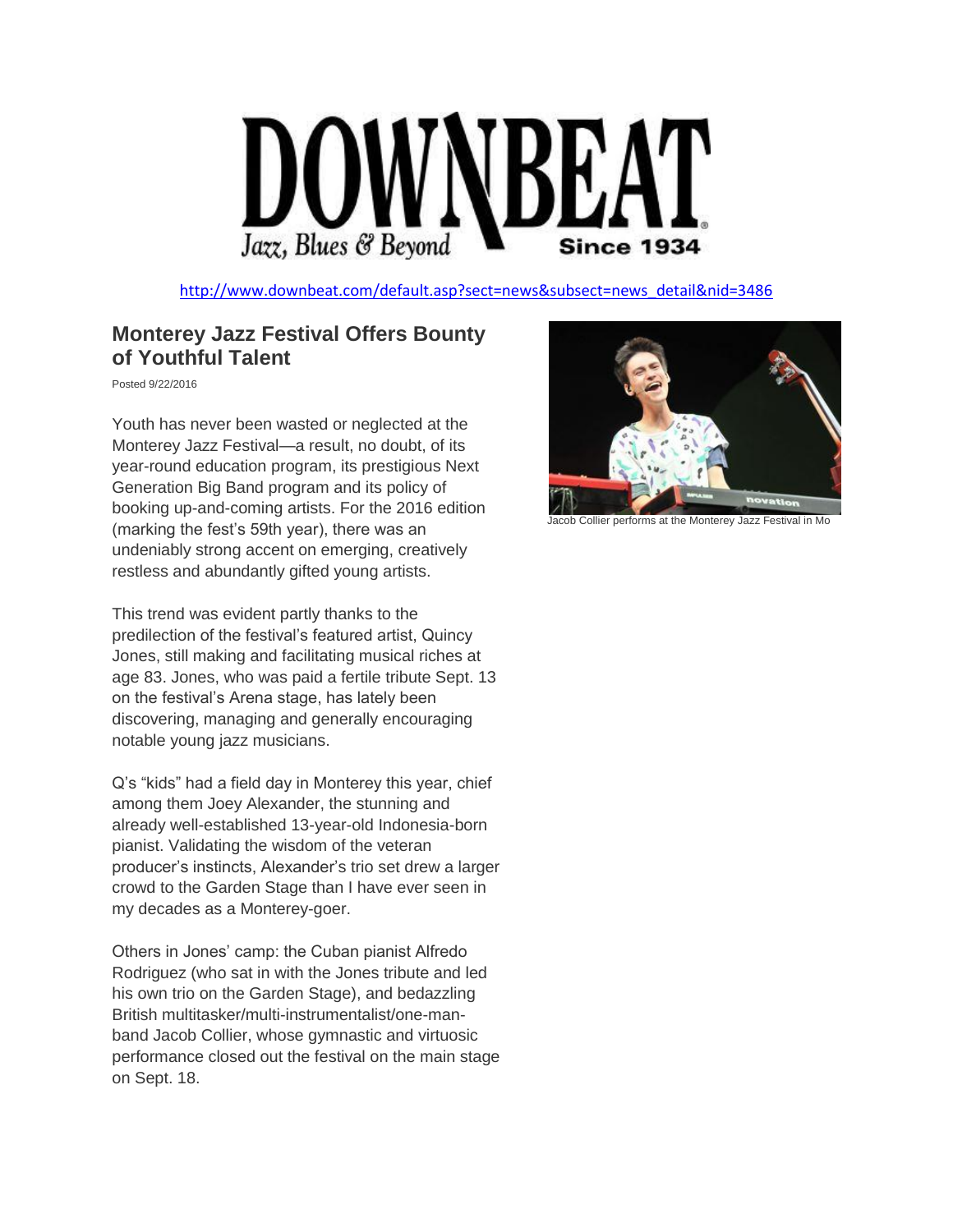Collier, all of 22 years old, qualifies as that *rara avis*on the jazz scene—the budding jazz star who made his way into the spotlight via YouTube (specifically with a video of his wild, intricate arrangement of Steve Wonder's "Don't You Worry 'Bout A Thing"). That song inevitably opened his Monterey set, which also included Collier-ized reworkings of "Fascinatin' Rhythm" and Michael Jackson's "PYT."

Aided by instrument-builders and video artists presenting the vision of the artist as a series of clones, Collier hopped from drums to keyboard to bass to guitar, interspersing short, hot solo snippets on grand piano. With his "What, me worry?" attitude, the hyper-driven Collier stretched the viewer's imagination—and incredulity.

There remains, however, the question of whether his looping, wizardly act comes at the expense of musician interplay and reverence for "the moment," so critical to what we know and love about jazz. Or is there a new paradigm coming down the jazz pike, with ultra-proficient young players finding ways of doing it all themselves? Time and taste will tell.

Elsewhere, the Sept. 16 set at the Night Club venue belonged to the soulful young drummer and vocalist Jamison Ross, 28. Leading a quintet, Ross, whose debut album *Jamison* came out on Concord in 2015, has an easy grasp of a room and a live situation. In Monterey, he exuded magnetism from his "front man" perch behind his drum kit, with gospel warmth and post-Crusaders tunefulness on an instrumental featuring a stellar guitar solo by Rick Lollar.

Occupying another bright corner of the younger, fastrising jazz contingent, flutist-vocalist Elena Pinderhughes, barely in her 20s, won over an attentive crowd at the Garden Stage with her intelligently wrought, r&b-tinged jazz conjuring—cocreated with her talented keyboardist older brother Samora—and her fluid flute mastery.

The flutist—who has played in trumpeter Christian Scott's band, as well as with Stefon Harris, Kenny Barron and other worldly jazz settings—is a native of